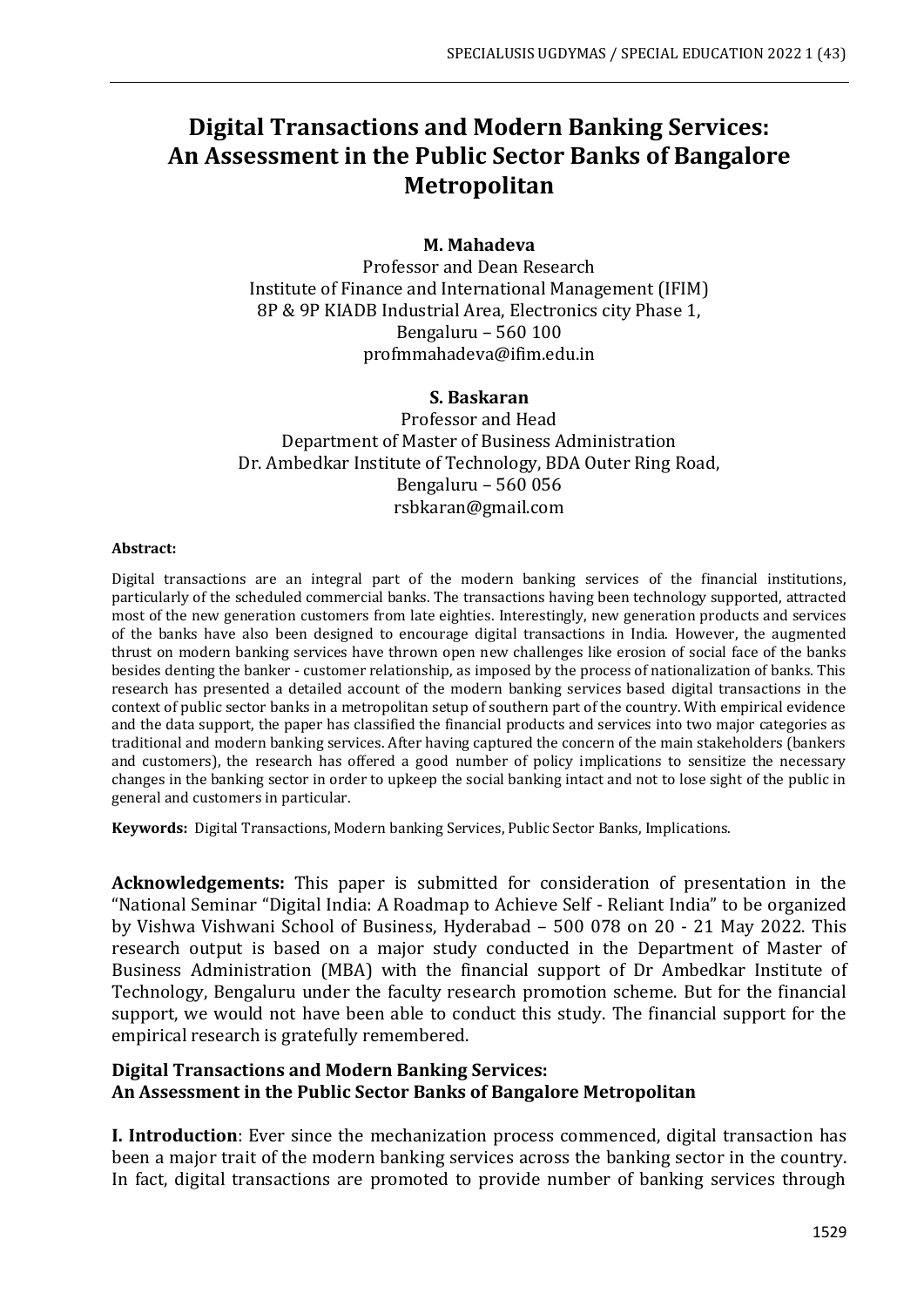electronic networks with the help of the Internet. These transactions are provided not only to ensure effectiveness in the business but also to catch up with technological innovations. Interestingly, the Public Sector Banks (PSBs) that are once known for rigidities in operations have no longer lagging in providing the digital transaction services to the customers despite the costs for the technological adoption. With this transformation, digital transactions have become an integral service, although the traditional human interventions are continuing to exist on critical services and products. Banking services with monetary or economic value can be considered beneficial to both the providers and the recipient. The providers charge the cost for the financial services and customer being a recipient agrees to meet the cost after having met the needs. Also, in the other sense, it is typically an agreement between the parties after arriving a mutual contract agreed. Financial services being an integral part, without which the existence of the financial institutions would be in question, especially in the case of banks be it public, private or the others. The financial services are provided by the designated financial institutions such as banks, insurance companies, brokerage firms, consumer finance companies, and investment companies. From the providers' perspective, these financial services are generally designed to meet the household and individual consumption and investment of consumers/customers, businessmen or other organizations, including government and its authorities. The nature, scope and purpose are by and large the same with the Indian Financial System, which has created good mechanism to transfer the surplus funds of individuals, organizations and government that is in the disposal of the financial institutions into the deficit units or to business ventures. The business ventures that have potentials to absorb investment with their know-how knowledge would produce the goods and services for the society and people. It is like a win-win situation to the providers as well as the customers. The provider by investing their resources (capital and service) would earn return from the investments and customers meets their business needs by utilizing the financial opportunities.

Financial services exists ever since the establishment of financial institutions. Customers are exposed to these services only at the time of using these services and as such banks have not presented or displayed about the services in the comparative perspective. It is especially the case of the public sector banks. Since the academic attempts are limited to stray write ups, capturing an overview of the services of the public sector banks is by and large lacking. However, the academic studies attempted in this area of subject can be classified into three categories. (a) Sustainable Business Strategies; (b) Retail Services; and (c) Modern Banking Services. Adoption of sustainable banking tools, the extent to which banking institutions practices and ranking the banking institutions on the basis of their performance is attempted by Kumar and Prakash (2019). It is found that adoption of the code of conduct of international sustainability is still in the beginning stage in Indian banking sector. It indicated that sustainability issues are directly related to their business operations such as financial inclusion, financial literacy and social dimension than development of green products and services. Bapat and Mazumdar (2015) explored the business strategy and strategic orientation in the context of Indian banking sector and pointed out that four major factors like, competition, cost, innovation and customer needs have been the strategic preferences. The assessment of the customer's satisfaction over the various service quality in the private and public sector banks in India (Paul, Mittal and Srivastava 2016) argued that the private sector banks were found positively associated. The public sector banks knowledge of the product and fast service are negatively associated. An assessment of the customer satisfaction over the financial services indicated that the service delivery factors differ substantially by design and delivery to enhance satisfaction with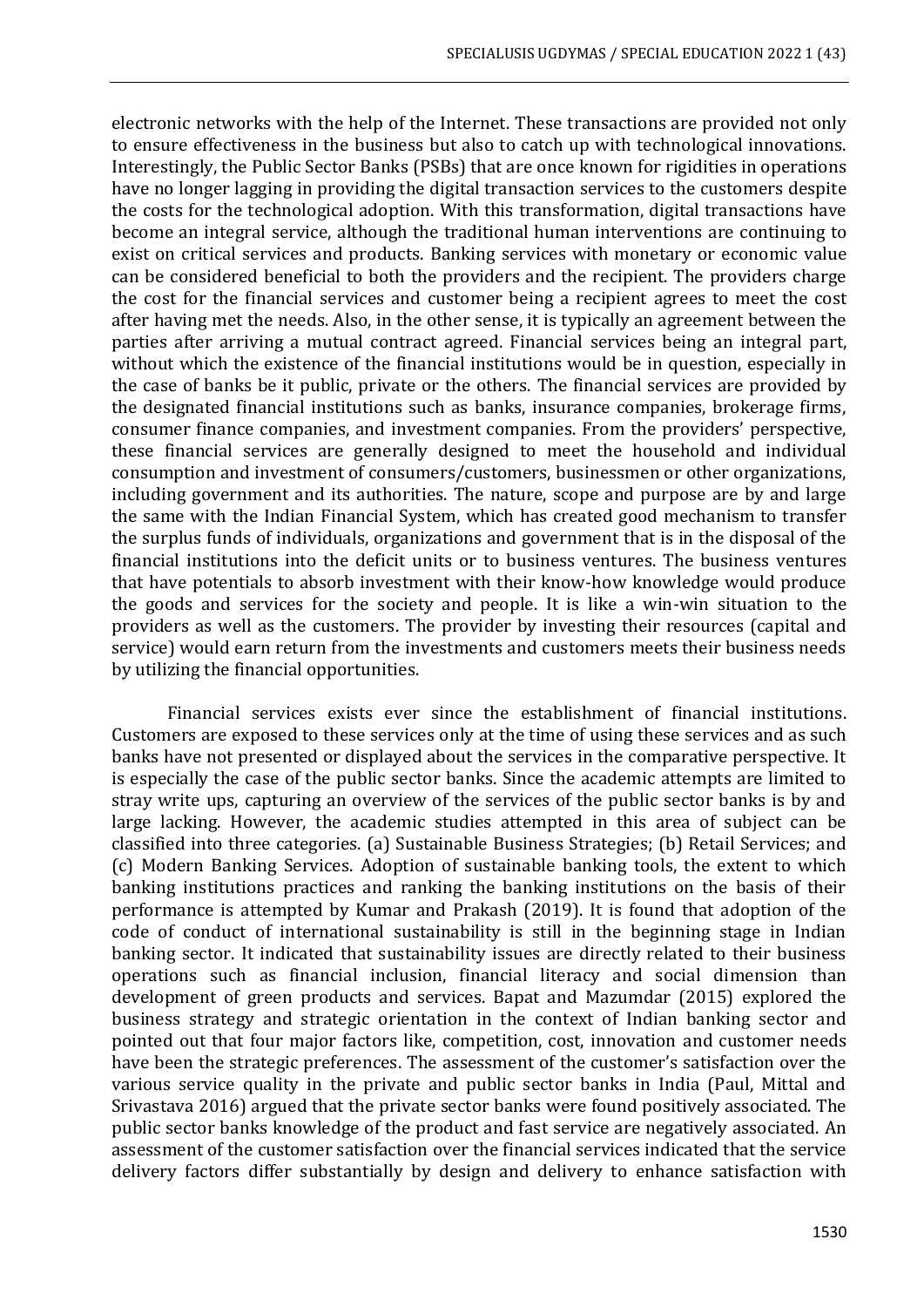product offerings. The approach and findings have significant implications for managing customer satisfaction in the financial services industry (Krishnan MS & et al, 1999). The research by Mittal and Garg (2019) found that sales misconduct is largely affected by products complexity, facts misrepresentation and lack of disclosure and accounted the sales approaches leads to malpractices and the impact of the different categories of the customers. It further demonstrated the various factors responsible for the sales misconduct in retail banking services across the world and in the Indian banking industry. The study also find that the private sector banks have been achieving the targets without much misconduct in their business activities.

Secondly, retail banking services have been evaluated in an integrated perspective taking five primary dimensions like, service quality, tangibility, reliability, core service and competence by Mittal, Gera and Batra (2015) and it is found that the tangibility is the most important dimension of perceived service quality in India. A comparative study of retail banking practices in compliance with regulatory standard is attempted by Mittal, Garg and Aggarwal (2019) evaluating the adherence of Banking Codes and Standards Board of India (BCSBI) and also the customer perception has been evaluated. The research founded that overall adherence of the dimension of code are not in sync with the objectives of the code and the mind-set of the Indian bankers is to earn more profit and incentives. Thirdly, Schindler and John (2017) researched on the growth and application of Fintech to financial products and services, and points that the technologies that support innovations are not new, but are being applied now. The analysis of the supply and demand factors that drive 'traditional' financial innovation reveals a confluence of factors driving a large quantity of innovation. The role of the financial system in economies and how technological change and financial innovation can affect social welfare with new products or services, new production processes or new organizational forms (Scott FW and Lawrence 2014). Alam (2012) investigated the issues of new service development in India's business-to-business financial services sector and found that the strategies of the multinational financial firms are different from Indian firms. The study focusing the internet banking services by Malhotra and Singh (2010) examined the factors affecting the services in comparison with the public sector, the private sector and the foreign banks. It conclude that the advanced internet banking services are provided with wider networks and maintain the advanced resources for fast services to the customers. The size, experiences, financing pattern and ownership of the bank found to be more significant determinants of the internet banking services. Roy, Paul, Quazi and Nguyen (2018) study revealed a seven-dimensional scale for measuring service which includes service equity, service quality, customer intimacy, product leadership, operational effectiveness, customer communication, and perceived sacrifice. It has validated a scale for measuring consumers' perceived service value in the Indian banking services. Yet other study explored development of marketing capabilities scale in banking sector (Chahal and Kaur 2014) to develop, measure and empirically validate marketing capabilities scale in the banking sector. It found three dimensions of marketing capabilities like, outside-in, inside-out and spanning and the study found outside-in capabilities to positively correlate with marketing capabilities development followed by the other two.

There are two very important limitations in the studies reviewed over the various aspects of the financial services: (a) none of these studies have attempted to capture the different nature and features of the financial services; and (b) lack of such studies in a most vibrant and business oriented urban setup in South India, particularly in the context of the public sector banks. This study has a sole objective to comprehensively account the modern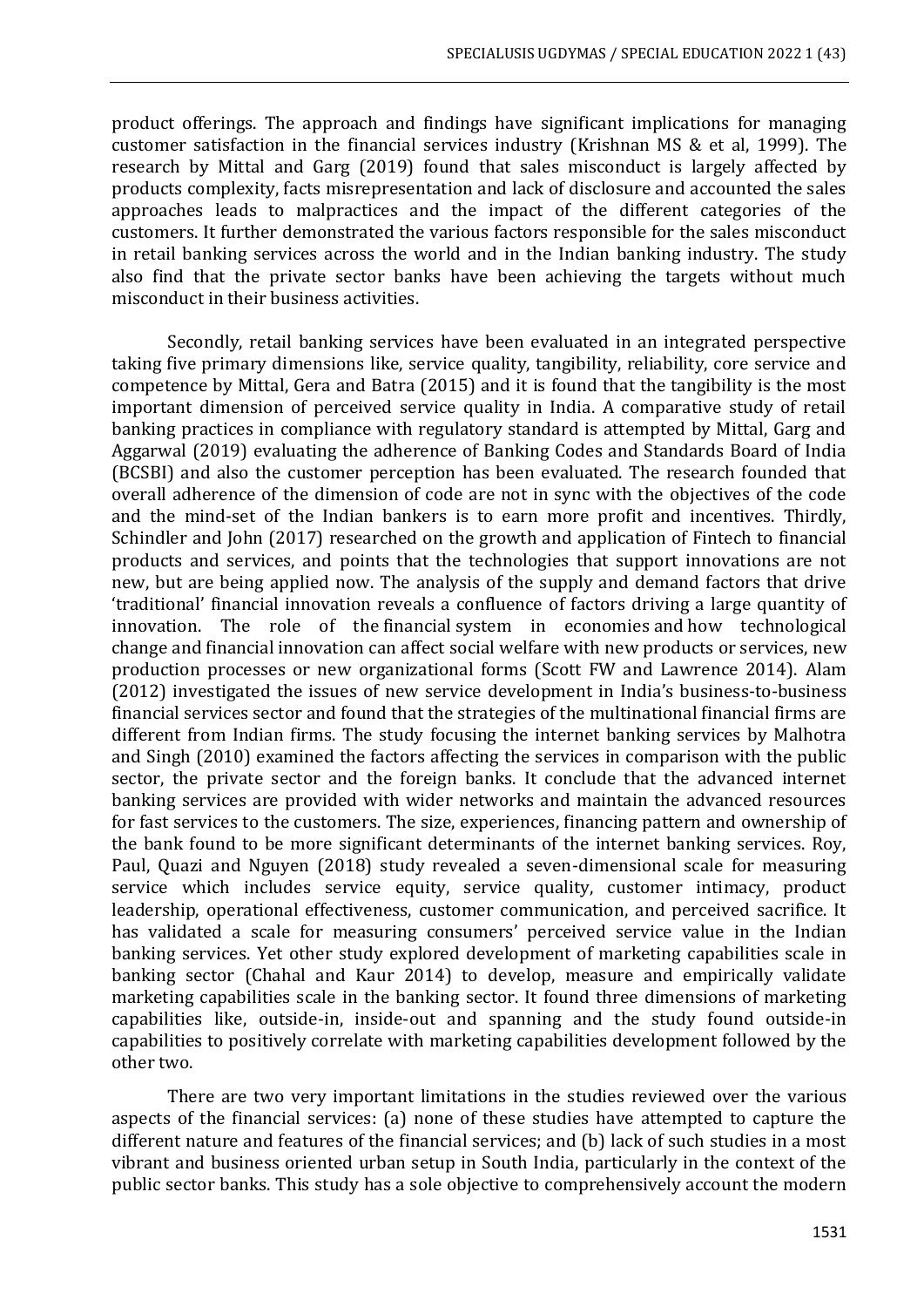banking services of the public sector banks. This research was conducted in Bangalore city, which is a capital of the state of Karnataka, which can be characterized as most populous, high density of the financial institutions, higher bank-population ratio etc. This research being part of a major study 'cross marketing strategies of the financial products' of the public sector banks, has adopted scientific research procedure for collection of the primary data. Ten per cent of the bank branches (153) were selected as the sample size with stratified method spread over to all the twelve major public sector banks.

**II. Digital Transactions:** Supply of finance and financial services to the people in general and the needy in particular have been the major function of the financial institutions that are governed by the central bank of the country. Especially, meeting financial needs of the individuals, households and all the sectors (agriculture, manufacturing and service) has been a mandatory responsibility of the financial institutions. Banks have been imposed strict adherence for the investment policy of the central bank and the government. Ever since imposition of social responsibility, banking institutions have developed number of financial or banking products and services in India to meet all segment of financial needs, which can be broadly classified into; (a) Modern Banking and Miscellaneous Services; and (b) Traditional Products like Deposits and Loans, as detailed in table 1.

**Modern Banking Services:** Modern Banking and Miscellaneous services have occupied an important place in the current banking business trend next to the deposits and loans. These services are such that which cannot be strictly included under the gamut of either the bank deposits or the bank loans. These services, going by their nature and type can be considered as alternative banking or new generation features of the modern banking (Kumbhar VM 2009, Anu Sharma 2021) or. These services have been given significant thrust as part of the mechanization and digitization of the banking operations, pursuant to the recommendation of the expert committee and high level committee reports (RB1 1984 & 2019). Unfortunately, the un-avowed objective of the thrust on these service has been to decongest the banking businesses and to facilitate the customers manage their financial transactions. Interestingly, most of these services are not only non-traditional but are non-funded in nature and by offering these services, banks earn income in the form commission or as service charges without investment. These services are popularly considered as the new generation activities that are largely preferred by the bank customers. The most important fact is that a good number of these services are system driven (electronic) transactions, especially the credit and debit cards, payment and remittances, online banking, mobile banking, home banking etc. Equally significant to know that a host of other services are human driven, as these services have to be executed only in the presence of the customers and to their satisfaction.

**Table 1 Chronological Glimpse of the Digital Transactions of the PSBs**

|           | <b>Services &amp; Products</b> | <b>Traits of the Services &amp; Products</b>          |  |  |
|-----------|--------------------------------|-------------------------------------------------------|--|--|
| <b>No</b> |                                |                                                       |  |  |
|           |                                | Facilitate withdrawals/payment of money through the   |  |  |
|           |                                | Automated Transfer of Money (ATM) in the merchant     |  |  |
|           |                                | and e-commerce transactions respectively.             |  |  |
|           |                                | Selling gold coins to the public and encouraging them |  |  |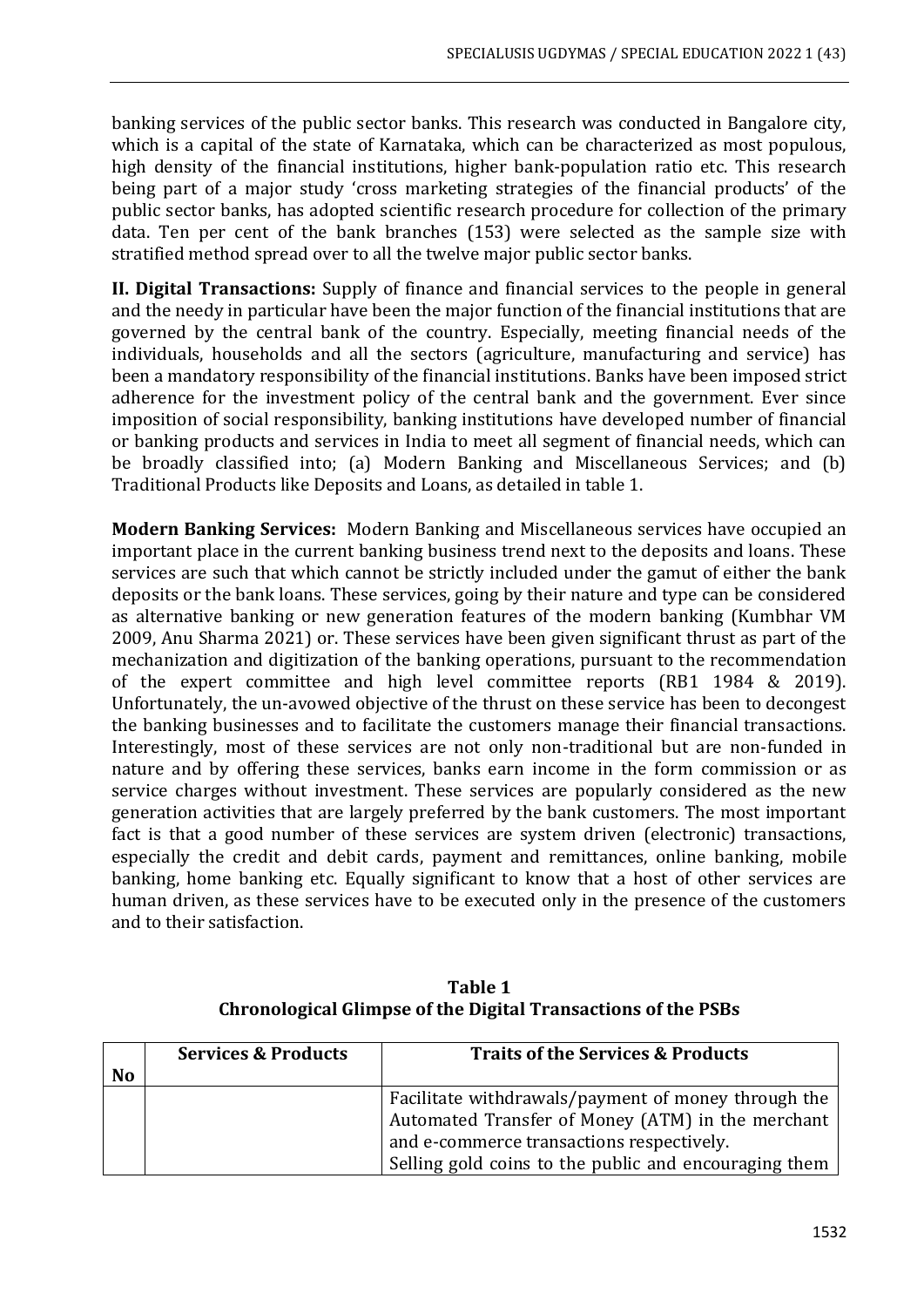|    |                                | to buy or invest in gold. Similarly, on the government    |  |  |  |  |  |
|----|--------------------------------|-----------------------------------------------------------|--|--|--|--|--|
|    |                                | security denominated gold bond or Sovereign Gold          |  |  |  |  |  |
|    |                                | Bonds (SGB) issued by the Reserve Bank of India on        |  |  |  |  |  |
|    |                                | behalf of the government. Selling the gold bonds          |  |  |  |  |  |
|    |                                | became one of the cross marketing functions, since it is  |  |  |  |  |  |
|    |                                | a government financial product and issued by RBI.         |  |  |  |  |  |
|    |                                | Cash remittance facility from the sender deposits in      |  |  |  |  |  |
|    |                                | India and cash is then paid out to a recipient abroad.    |  |  |  |  |  |
|    |                                | The remittance services is used for international         |  |  |  |  |  |
|    |                                | payments like, Donations (to India), Gifts, Medical       |  |  |  |  |  |
|    |                                | treatment, Educational programs, educational tuition      |  |  |  |  |  |
|    |                                | fees, Financial support, Travel expenses of family        |  |  |  |  |  |
|    |                                |                                                           |  |  |  |  |  |
|    |                                | members, Proceeds from domestic deposits/sale of          |  |  |  |  |  |
|    |                                | assets.                                                   |  |  |  |  |  |
|    | <b>Modern Banking Services</b> | The benefit is made available for the customers of        |  |  |  |  |  |
|    | Credit & Debit Cards           | current account not just to ensure uninterrupted          |  |  |  |  |  |
|    | Gold Coins & Gold Bonds        | business but to ensure customers image up kept. The       |  |  |  |  |  |
|    | <b>Payment and Remittances</b> | customer is supposed to arrange money and clear the       |  |  |  |  |  |
|    | Overdraft                      | excess drawn amount within such time specified to         |  |  |  |  |  |
|    | <b>Currency Exchange</b>       | avoid bank charges.                                       |  |  |  |  |  |
| 01 | <b>Online Banking</b>          | Facilitating to swap the currencies after charging a      |  |  |  |  |  |
|    | <b>Mobile Banking</b>          | nominal commission to the customers who goes              |  |  |  |  |  |
|    | <b>Home Banking</b>            | abroad<br>education,<br>tourists, higher<br>medical<br>as |  |  |  |  |  |
|    | Lockers                        | treatments, etc.                                          |  |  |  |  |  |
|    | <b>Money Transfers</b>         | Offers clients financial analysis on different aspects of |  |  |  |  |  |
|    | <b>Investment Banking</b>      | financial life, including assets, expenses and income,    |  |  |  |  |  |
|    | <b>Wealth Management</b>       | and help them to prepare a financial plan to reach        |  |  |  |  |  |
|    | <b>Solvency Certificates</b>   | different goals.                                          |  |  |  |  |  |
|    | <b>Mutual Funds</b>            | Facilitating transactions without visiting the banking    |  |  |  |  |  |
|    | <b>Insurance Services</b>      | premises to the customers who opt for the same.           |  |  |  |  |  |
|    |                                | Permitting<br>customer to carry out<br>all<br>banking     |  |  |  |  |  |
|    |                                | transactions confidentially using their mobile phone or   |  |  |  |  |  |
|    |                                | device with the login credentials and personal            |  |  |  |  |  |
|    |                                | identification number.                                    |  |  |  |  |  |
|    |                                | Authorizing customers to do banking operations from       |  |  |  |  |  |
|    |                                | their private places using electronic gadgets like        |  |  |  |  |  |
|    |                                | computer, laptop or mobile phones with the internet.      |  |  |  |  |  |
|    |                                | Offering locker facility on hire to customers for keeping |  |  |  |  |  |
|    |                                | their valuable documents or items.                        |  |  |  |  |  |
|    |                                | Authorizing customers to transfer money to the            |  |  |  |  |  |
|    |                                | beneficiary using the internet banking, mobile banking    |  |  |  |  |  |
|    |                                | or home banking services under National Electronic        |  |  |  |  |  |
|    |                                | Fund Transfer (NEFT), Real Time Gross Settlements         |  |  |  |  |  |
|    |                                | (RTGS), Immediate Payment Service (IMPS), Unified         |  |  |  |  |  |
|    |                                | Payments Interface (UPI) and Cheque.                      |  |  |  |  |  |
|    |                                | Offering special banking operation of helping             |  |  |  |  |  |
|    |                                | individuals or organizations to raise capital and         |  |  |  |  |  |
|    |                                | provide financial consultancy services to them.           |  |  |  |  |  |
|    |                                | Offering expert advices on (a) Legal and estate           |  |  |  |  |  |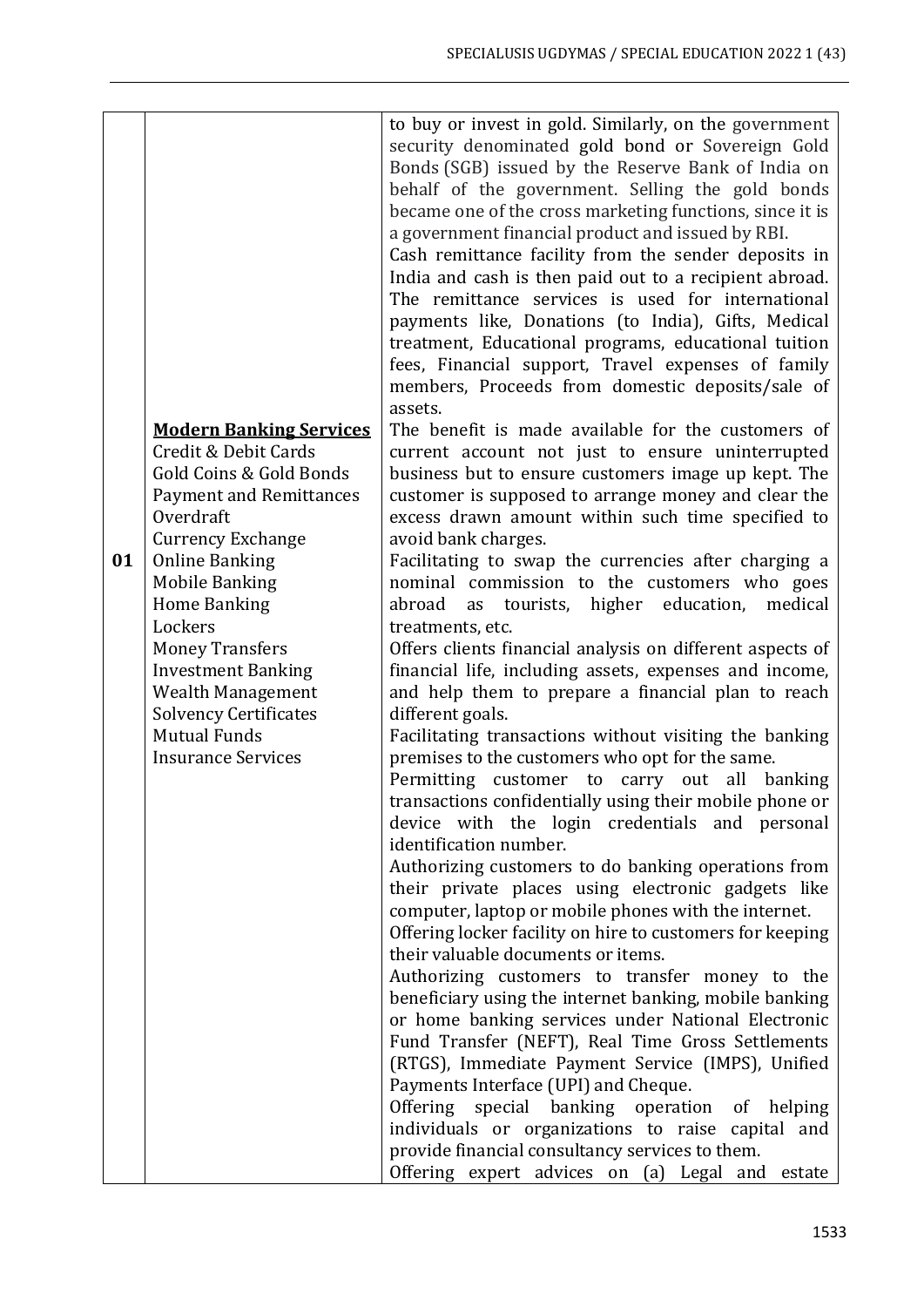|    |                                                                                                                                                                                                                                                                                       | planning advices; (b) Accounting and tax related<br>services; and (c) Help for starting or selling a business<br>etc., for further maximizing the wealth of the firms that<br>are high net worth companies.<br>Issuing solvency certificates of the customers after<br>verifying the financial status and position to statutory<br>bodies.<br>Advisory services on the mutual fund business of their<br>own subsidiary financial institutions to the public and<br>the customers.<br>Offering insurance services as per the Insurance Act<br>provisions and the guidelines of Insurance Regulatory<br>and Development Authority of India (IRDAI).                                                                                                                                  |
|----|---------------------------------------------------------------------------------------------------------------------------------------------------------------------------------------------------------------------------------------------------------------------------------------|------------------------------------------------------------------------------------------------------------------------------------------------------------------------------------------------------------------------------------------------------------------------------------------------------------------------------------------------------------------------------------------------------------------------------------------------------------------------------------------------------------------------------------------------------------------------------------------------------------------------------------------------------------------------------------------------------------------------------------------------------------------------------------|
|    | <b>Traditional Products</b><br><b>Deposits/Accounts</b><br><b>Saving Bank Deposits</b><br><b>Fixed Deposits</b><br><b>Recurring Deposits</b><br><b>Current Accounts</b><br>different<br>Loans<br>(Two<br>types)                                                                       | Savings Bank Account is of a bank citizenship and a<br>critical requirement. It gives stake holding status to<br>customers, with which all the banking products and<br>services can be availed.<br>Fixed Deposit facilitates earning higher rate of interest,<br>with a clearly defined term of period.<br>Recurring Deposit cultivates thrift habits and promotes<br>periodical saving among the general public, including<br>poor and unaffordable sections.<br>Current Account is a business oriented account to avail<br>credit and overdraft from time to time by all<br>entrepreneur, irrespective of large, medium, small, and<br>micro enterprises.                                                                                                                        |
| 02 | <b>For Business</b><br>(a)<br><b>Working Capital Loans</b><br>Term Loans (Short & Long<br>Term)<br>Letter of Credit<br><b>Bill/Invoice Discounting</b><br><b>Overdraft Facility</b><br><b>Equipment Loans</b><br>Loans under Government<br>Schemes<br>Merchant Cash Advances<br>(Pos) | A short term capital to meet day to day expenses like<br>wages and salaries of the staff/workers, input costs<br>and establishment charges.<br>Availed to meet contingencies and capital investment<br>of the ventures ranging from one to seven years.<br>A guarantee offered to customers make payments<br>against the invoice.<br>Payments are made on behalf of the customers over a<br>nominal charges.<br>CA holders are facilitated to draw over the balance<br>amount for making immediate payments.<br>Financing purchase of costly equipment to commence<br>the business.<br>Subsidies and grants for socio-economic development<br>activities of the poor, vulnerable and targeted groups.<br>Loans for small business enterprises to repay the same<br>in instalments. |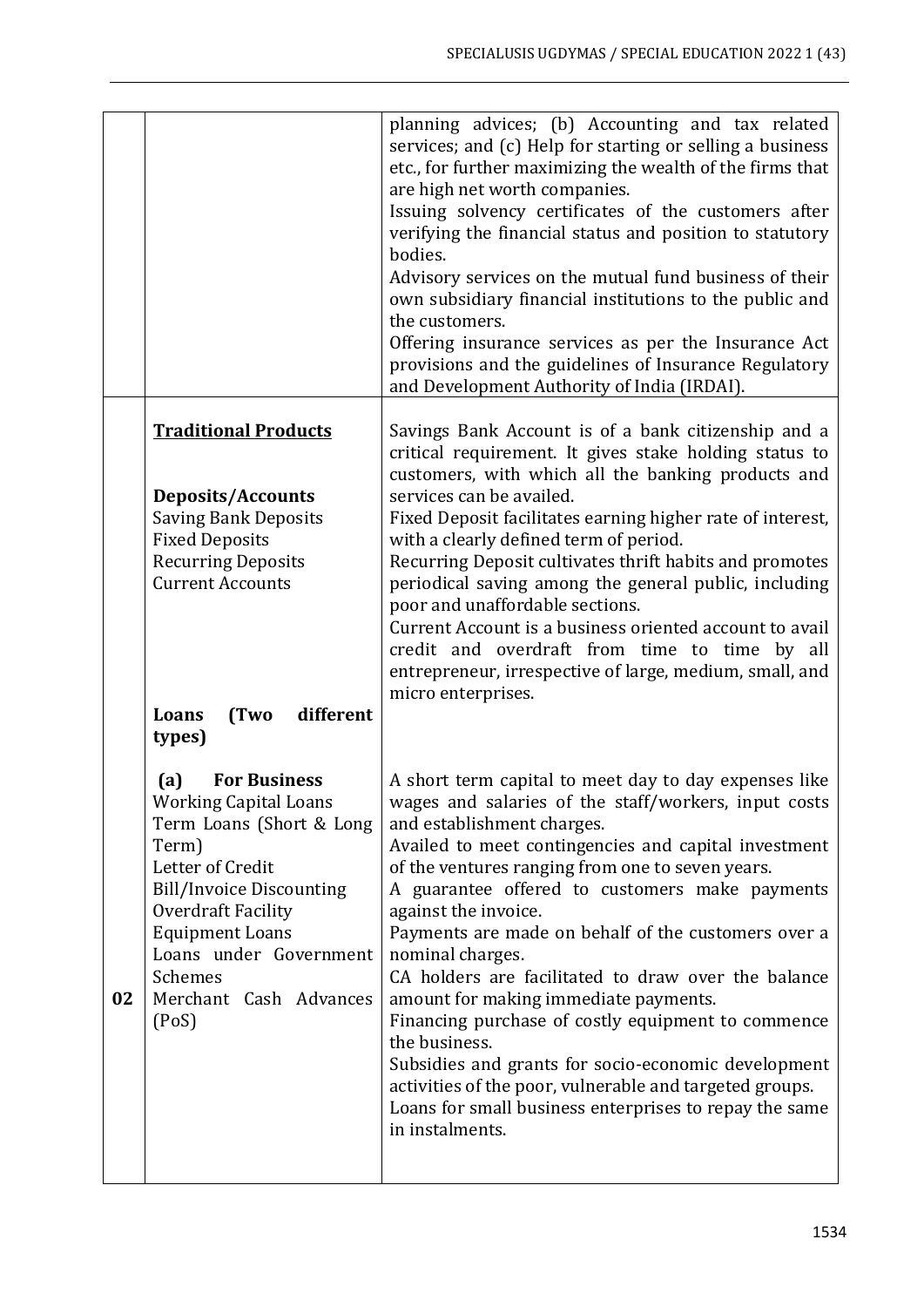|                               | Loans and advances with high rates of interest to                    |  |  |  |  |
|-------------------------------|----------------------------------------------------------------------|--|--|--|--|
| (b) For Individuals           | salaried individuals for one year with regular income                |  |  |  |  |
| Personal Loans                | and collateral securities.                                           |  |  |  |  |
| <b>Credit Card Loans</b>      | Credit cards issued to individuals to make all payment               |  |  |  |  |
| Home Loans for New            | with predefined credit limit every month.                            |  |  |  |  |
| houses/ for renovations       | Loans for construction of new houses/acquire                         |  |  |  |  |
| and improvements              | houses/renovation and redevelopment on competitive                   |  |  |  |  |
| Vehicle Loans                 | interest rates with longer period of repayment options.              |  |  |  |  |
| <b>Small Business Loans</b>   | Loans for buying new vehicles, used cars & two                       |  |  |  |  |
| Pay Day/Cash Advances         | wheelers by all income families.                                     |  |  |  |  |
| Agriculture Loans             | Loans to unemployed individuals to undertake                         |  |  |  |  |
| <b>Gold Loans</b>             | productive activities and socio-economic advancement.                |  |  |  |  |
| <b>Education Loans</b>        | Loans with high rate and without security to make                    |  |  |  |  |
| <b>Customer Durable Loans</b> | immediate payments.                                                  |  |  |  |  |
| Loans<br>against              | Credit card holders to withdraw cash against the credit              |  |  |  |  |
| Insurance/FD/Mutual           | availability from the ATMs on a mandatory processing                 |  |  |  |  |
| Funds/Shares                  | charges.                                                             |  |  |  |  |
|                               | Loans to acquire farm assets like land, equipment,                   |  |  |  |  |
|                               | tools, inputs and the development.                                   |  |  |  |  |
|                               | Short term loans to customers to acquire gold asset                  |  |  |  |  |
|                               | and to promote gold consumption with high security.                  |  |  |  |  |
|                               | Loans for students on parent guarantee with                          |  |  |  |  |
|                               | moratorium facility for pursuing education from post-                |  |  |  |  |
|                               | secondary to higher education degrees in India and                   |  |  |  |  |
|                               | abroad that cover the costs like tuition fees, books,                |  |  |  |  |
|                               | stationaries and living expenses.                                    |  |  |  |  |
|                               | Loans with no or low interest and on flexible terms for              |  |  |  |  |
|                               | consumers for purchasing household items like,                       |  |  |  |  |
|                               | Television, Refrigerator, washing machine,<br>air                    |  |  |  |  |
|                               | conditioner, microwaves, furniture, clothes, electronic              |  |  |  |  |
|                               | gadgets etc.                                                         |  |  |  |  |
|                               | Loans and advances against the investment in                         |  |  |  |  |
|                               | insurance schemes, fixed deposits, closed ended                      |  |  |  |  |
|                               | mutual funds and shares to meet the emergency and<br>exigency needs. |  |  |  |  |
|                               |                                                                      |  |  |  |  |
|                               |                                                                      |  |  |  |  |

Source: Recorded from the bank authorities during the field survey through a structured questionnaire.

**Traditional Products:** Ever since the beginning of the banking operations, deposits have been one of the traditional products and accepting deposits are one of the major functions of the banks. This function is being practiced across the banks irrespective of their ownerships like public, private, cooperative after obtaining the necessary license, approval and recognition mandatorily by the central bank of the country. Bank deposits are considered as the safest mode of parking people's money in any bank as deposits. Because, majority of the people believe that keeping money in the banks as deposit is highly safe and secure than in any other financial institutions, which are not governed by the norms and regulations of the central bank of the country. Against the customer's deposits, the banks are offering interests from time to time as per the banking regulations, schemes and government policies. Also, at times of need and emergencies, customers are entitled to raise loans against their deposits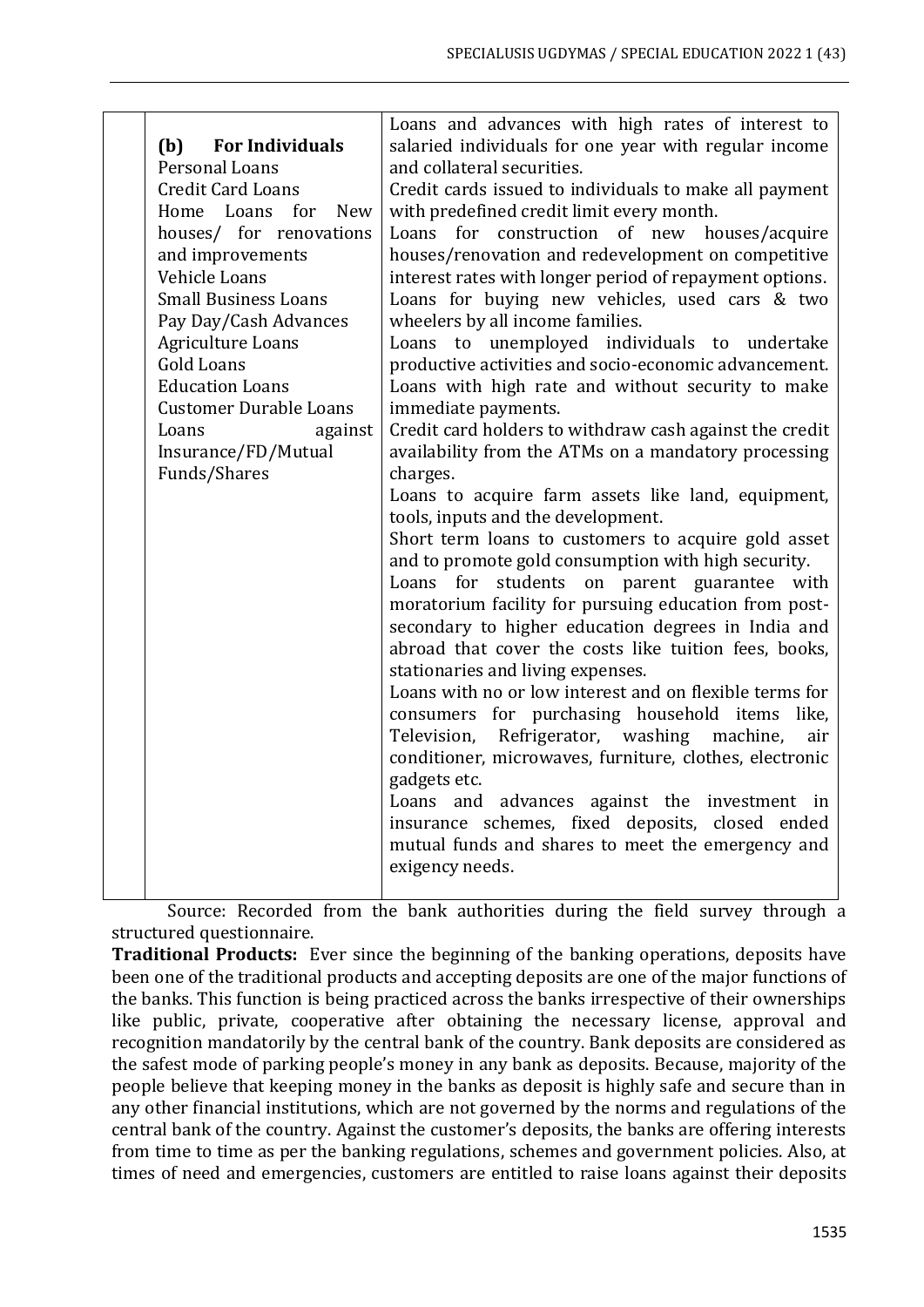on commercial terms. To meet a wide variety of customer requirements and to cover the spectrum of the savings, banks have introduced a number major deposits schemes keeping the short, medium and long terms in view. The reason behind this strategy is to facilitate the customers' convenience. They are Savings Bank Account, Fixed Deposit, Current Account and Recurring Deposit. It goes without saying that the un-avowed purpose has been to inculcate the habit of savings to the customer and to promote savings, which can be used for investment purposes on commercial terms.

After mobilization of the various deposits by the bank customers, conversion of the deposit resources into capital for investment purposes is an important bank business process and task and use the resource in the form of loans and advances. In fact, no bank can afford to keep the deposit resource unspent or invested, as the banks are supposed to offer interest against the deposits periodically. The other reason has been that banks have to earn sufficient income to meet the various establishment costs, including profit for their existence and sustenance. Thus, the commercial value is added in the form of cost to the loan at the administration/decision making level, keeping all the factor costs, including the interest payable to the depositors in view. The commercial banks offer loans to the various purposes to fulfill the needs and wants of the customers. Different types of loans and advances products have been designed and made available in the banking industry to fulfill business as well as individual demands. Interestingly, it may not be wrong to say that corporates and business houses have been absolutely depending on the banks loans and advances for their business commitments, apart from their own contributions. It goes without saying the cost/interest of the loans is very competitive, unlike the borrowings from informal sources which is generally exorbitant and harassments in the event of defaults. As against these trends, individuals opt for bank loans despite the procedures and undue delays up to the extent of the investment gaps after their share of investment in the venture.

**III. Results of the Research:** The financial products and financial services with business implications have undoubtedly given social face to the banks and financial institutions. As a principal function, the banking institutions have reached all segment of the financial needs covering individual/household and major sectors of the economy. The institutions undertakes marketing and selling of their products keeping twin objectives in view: one to facilitate the customers to get the products and financial services and to counter the informal/high cost financing activities and the other to sustain the bank business as part of the social responsibility imposed by the nationalization. While doing so, the banks have been able to transform the financial resources of the endowed people to the financially needy to undertake various social and economic development activities. The following are some of the specific findings of the study:

**Public Sector Banks:** There are twelve public sector banks in the country after their mergers, which have a history to have established from first decade of 20<sup>th</sup> century. Since then these banks have expanded by leaps and bounds across the country (Table 2). Over the years these banks have opened a good number of branches in the unbanked areas and in the places that have business potentials. Public sector banks have a total number of branches of 90,881. By average, each bank has 7573 branches. It is interesting to note that some banks have more number of branches and at the same time less number of branches below the national average. Of the five public sector banks, which have more number of branches above the average, State bank of India tops the rank with 24,720 to the extent of more than three times the average. Perhaps, State Bank of India being the state owned bank is the only one which has highest number of branches in the country. SBI branches accounts to over 27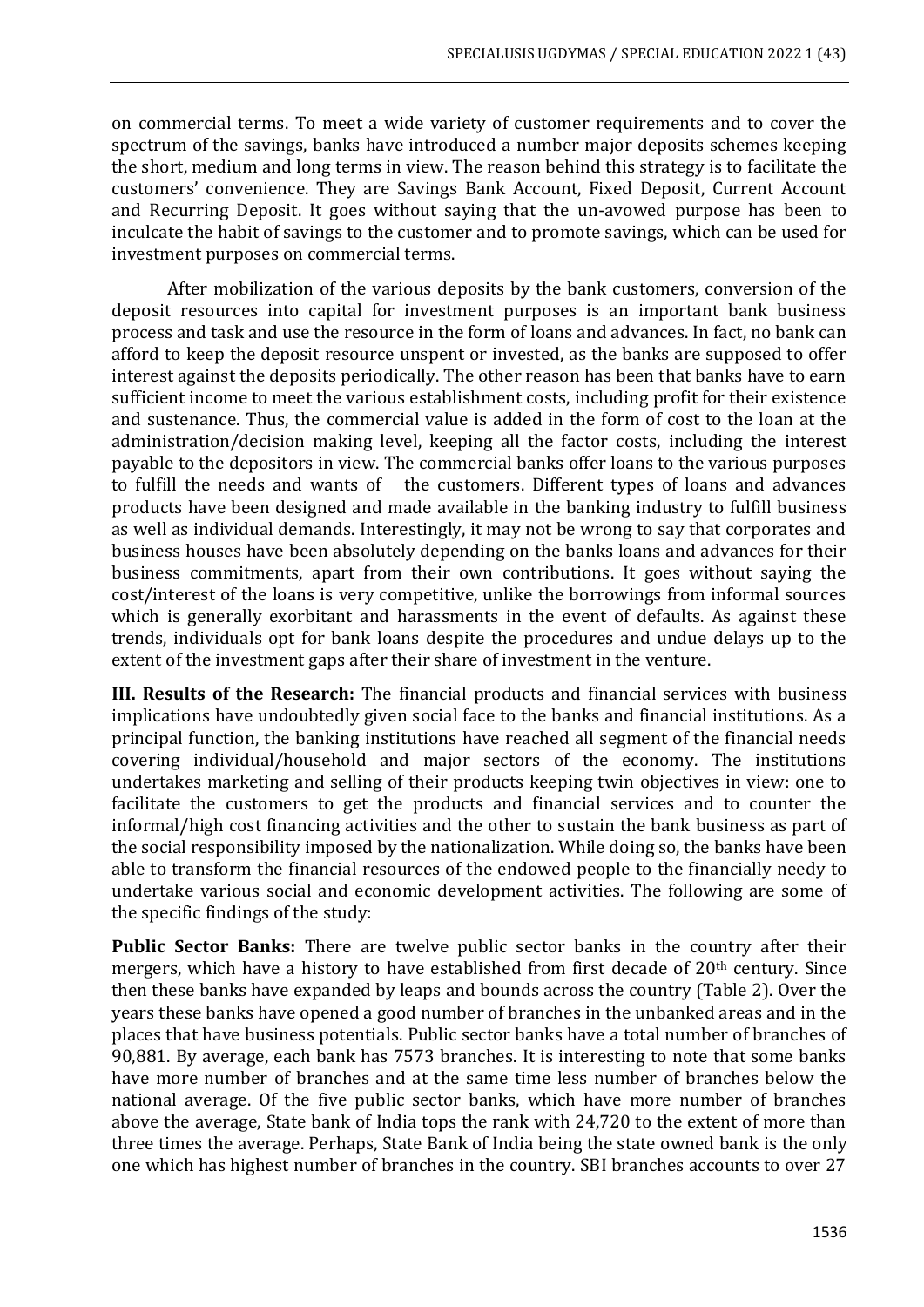per cent of the total number of branches in the country. It must be mentioned; no other public sector bank has these many network branches like the SBI. Punjab National Bank (PNB) is the second largest in terms of the networking branches. PNB has a total number of 11,790 branches which is about 13 per cent of the total branches in the country. This is followed by the Canara Bank with 10,691 branches accounting to about 12 per cent of the branches in India. Union Bank of India and Bank of Baroda being the fourth and the fifth largest bank which have respectively opened 9708 and 8309 branches with around 11 and 9 per cent in the total branches. Together these five major banks account to 65,224 branches or 72 per cent of the total branches in the country.

|                                   | <b>Total Number of Public Sector Banks</b> |                |                    |                | <b>Share of PSBs in</b> |                       |               |
|-----------------------------------|--------------------------------------------|----------------|--------------------|----------------|-------------------------|-----------------------|---------------|
|                                   |                                            |                |                    |                |                         | <b>Bengaluru City</b> |               |
| <b>Public Sector</b>              |                                            |                |                    | (Percent)      |                         |                       |               |
| <b>Banks</b>                      | <b>India</b>                               | <b>Karnata</b> | <b>Bengaluru</b>   | <b>Bengalu</b> | Countr                  | <b>State</b>          | <b>Distri</b> |
|                                   |                                            | ka             | <b>Rural &amp;</b> | ru City        | y                       |                       | <sub>ct</sub> |
|                                   |                                            |                | urban              |                |                         |                       |               |
|                                   |                                            |                | <b>Districts</b>   |                |                         |                       |               |
| <b>Bank</b><br>of<br><b>State</b> | 2472                                       | 1721           | 467                | 440            | 1.78                    | 25.57                 | 94.21         |
| India                             | 0                                          |                |                    |                |                         |                       |               |
| National<br>Punjab                | 1179                                       | 179            | 87                 | 83             | 0.70                    | 46.37                 | 95.40         |
| <b>Bank</b>                       | $\overline{0}$                             |                |                    |                |                         |                       |               |
| Canara Bank                       | 1069                                       | 1927           | 368                | 322            | 3.01                    | 16.71                 | 87.98         |
|                                   |                                            |                |                    |                |                         |                       |               |
| Union<br><b>Bank</b><br>of        | 9708                                       | 842            | 248                | 230            | 2.37                    | 27.32                 | 92.74         |
| India                             |                                            |                |                    |                |                         |                       |               |
| <b>Bank of Baroda</b>             | 8309                                       | 715            | 176                | 161            | 1.94                    | 22.52                 | 91.48         |
| Indian bank                       | 6099                                       | 187            | 86                 | 84             | 1.38                    | 49.92                 | 97.67         |
| <b>Bank of India</b>              | 5206                                       | 143            | 54                 | 51             | 0.98                    | 35.66                 | 94.45         |
| Central Bank of                   | 4687                                       | 114            | 46                 | 43             | 0.76                    | 37.72                 | 91.49         |
| India                             |                                            |                |                    |                |                         |                       |               |
| <b>Indian Overseas</b>            | 3141                                       | 224            | 61                 | 56             | 1.78                    | 25.00                 | 91.80         |
| <b>Bank</b>                       |                                            |                |                    |                |                         |                       |               |
| <b>UCO Bank</b>                   | 3062                                       | 65             | 32                 | 28             | 0.91                    | 43.08                 | 87.5          |
| Bank of                           | 1912                                       | 61             | 22                 | 22             | 1.15                    | 36.07                 | 100           |
| Maharashtra                       |                                            |                |                    |                |                         |                       |               |
| Punjab and Sind                   | 1550                                       | 13             | 08                 | 08             | 0.52                    | 61.54                 | 100           |
| <b>Bank</b>                       |                                            |                |                    |                |                         |                       |               |
| <b>Total</b>                      | 9088                                       | 6191           | 1655               | 1528           | 1.68                    | 24.68                 | 92.32         |
|                                   | $\mathbf{1}$                               |                |                    |                |                         |                       |               |

**Table 2 Number of Public Sector Banks and their Branches**

Source: Official websites of the Banks, as on date.

The second category of the banks that have registered less number of branches below the national average are Indian Bank with 6,099 branches, followed by Bank of India (5,206), Central Bank of India (4687), Indian Overseas Bank (3141), UCO Bank (3062), Bank of Maharashtra (1912) and Punjab and Sind Bank (1550) branches. These seven banks account to the total number of 25,657 branches with 28 per cent. In relative terms, the share of these branches in the total work out to respectively 6.71, 5.73, 5.16, 3.46, 3.37, 2.10 and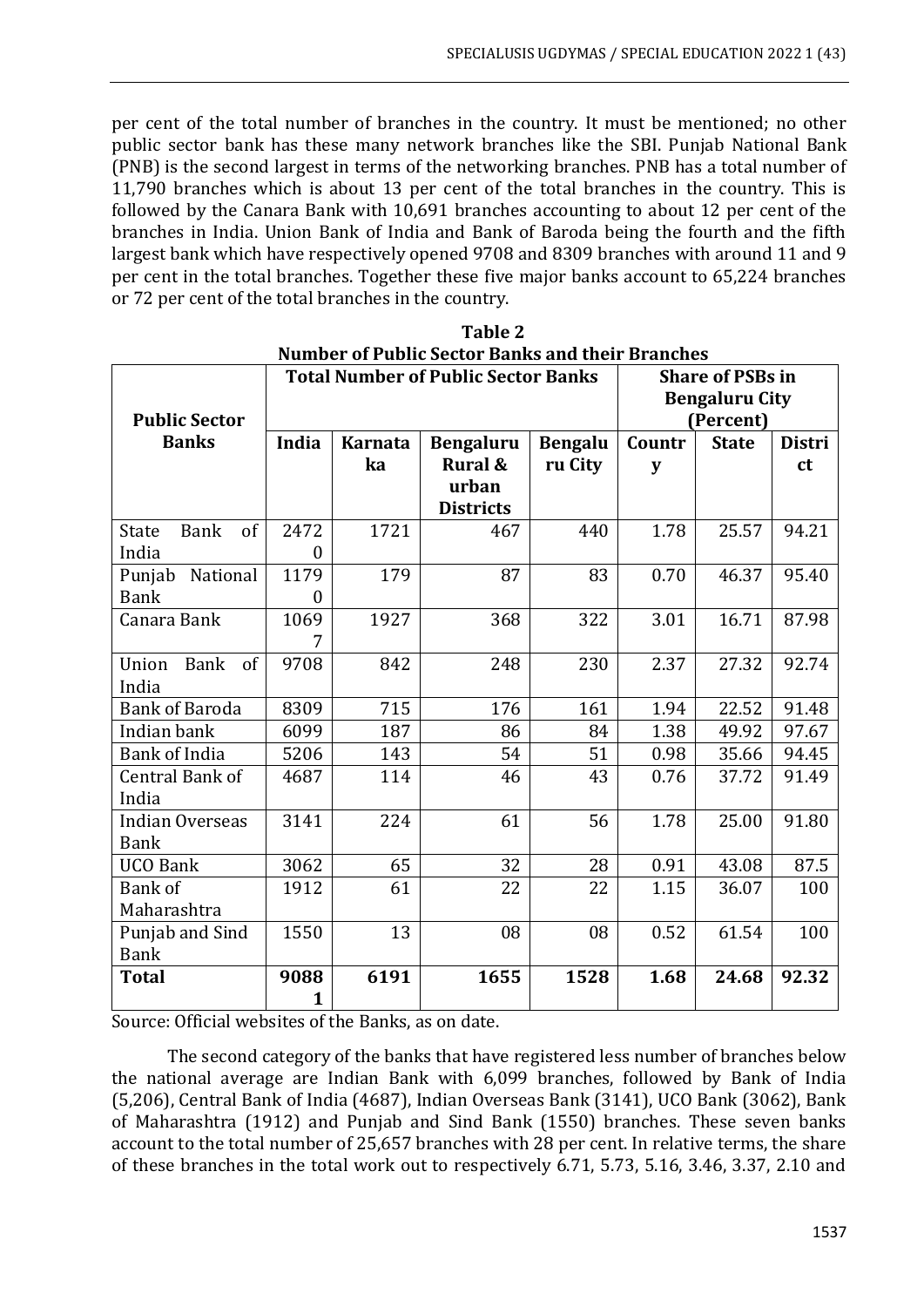1.71 per cent. The average number of banks in the second category of the bank works out to 3,665, which is certainly below than the average number of branches in the first category. Quite interestingly excepting Indian Bank, Bank of India and Central Bank of India all the other banks have less number of branches, which is even below the average number of bank branches in the second category. Further, Bank of Maharashtra and Punjab and Sind Bank have the lowest number of branches respectively at 1920 and 1550 branches.

Karnataka State is one of the beneficiaries in terms of the presence of the public sector banks. It has 6191 branches in its soil that account to 6.81 per cent of bank branches in the country. The state of Karnataka having given birth to the establishment of the Canara Bank, its large number of branches has been very well justified. Like the national scenario, four banks have been playing a major role in providing the financial services in the state. These four banks have a total branches of 5205 accounting to major share of over 84 per cent in the total bank business. The emerging scenario is led by the Canara Bank with 1927 branches. The Canara Bank alone has 31 per cent exposure in the total bank business of the state. It is followed by the branches of State Bank of India with a total number of 1721 or 28 per cent of the bank business. Union Bank is found to be the third largest bank branches in the state with 842 branches or 14 per cent in the total branches. Lastly, Bank of Baroda has about 9 per cent of its branches in the state of Karnataka that account to about 12 per cent in the bank business. With this scenario, the rest of the eight banks have a total control of only 16 per cent of the total bank business in the state with only the limited number of 986 branches.

In terms of the presence of the public sector banks, it can be straight away said that Bengaluru city alone emerge as the major beneficiary as compared to any other cities and urban areas in the state. Bengaluru city being a major hub for economic activities, it has attracted more number of public sector banks in the state. It has total presence of 1528 bank branches spread across to twelve public sector banks of the country. It is important to note that about 25 per cent of the public sector banks of the state presence in Bengaluru city alone. It goes without saying that no other city corporations of the state having benefits of the presence of the banks like the Bengaluru city. Other interesting reality is four leading public sector banks have their major business exposure with their 1153 branches in the city of Bengaluru which is over 75 per cent of the total bank business of the city. Interestingly, State Bank of India has emerged as the major bank with 440 branches. This bank has also added the advantageous of its erstwhile branches of the subsidiary banks. It's also a reality that but for the merger of the subsidiary banks has state Bank of India would not have accounted to the present order of bank branches. It may not be go wrong to say that Canara Bank is a true leader with 322 branches in the city. The third bank which has a large number of branches in Bengaluru city is the Union Bank of India. It has 230 branches after the merger of Andhra Bank and Corporation Bank. Lastly, with 161 branches, Bank of Baroda has emerged as the fourth largest bank in Bengaluru city after merger of Vijaya Bank and Dena Bank. With this the other eight banks have the only a business exposure of 25 per cent in Bengaluru city with only 375 branches in the city.

**Bengaluru City:** It is being the capital city of the state of Karnataka, which has been a power center - economically, politically and in all measures. It has been the head quarter for many of the establishments, including the head of the government. The city has become very important in such a way that the economic performance and achievement of the state is largely influenced. Infrastructure wise, Bangalore city is far ahead of many other cities of the state. The Silicon Valley status to the city has earned the name as 'International City' has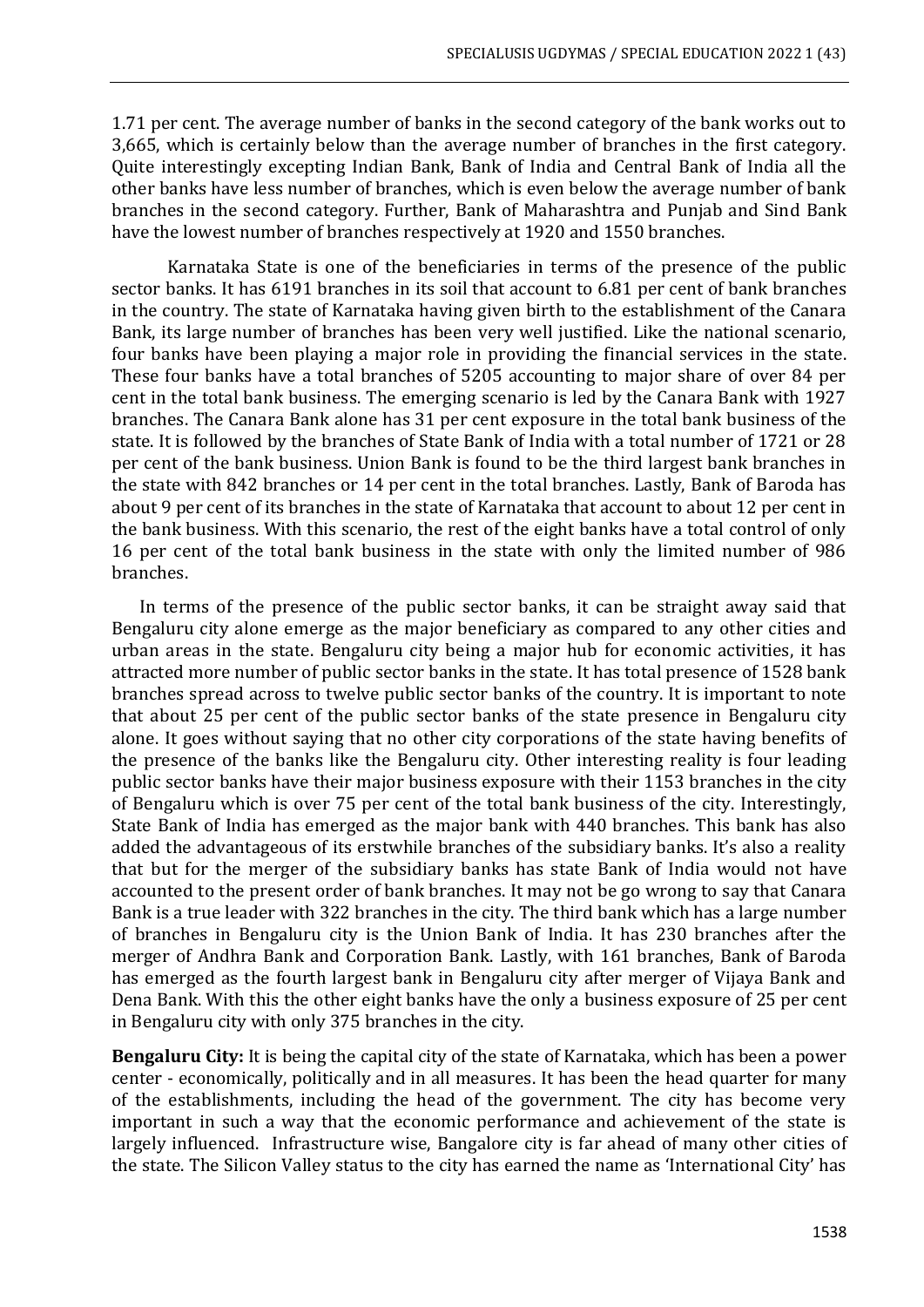been attracting people from other parts of the country as well as people from other countries. The city has a population of over 1.2 Crores has been attracting the people due to its favorable features of human settlements, notwithstanding the drinking water crisis due to lack of the perennial water source. The city is contributing over 45 per cent to the total State Domestic Product (SDP) and obviously is a center of economic activities with good number of Special Economic Zones (SEZs). It has been housing all the public institutions of administration, including the headquarters of the state government. The city being a major hub has seen the presence of most of the public sector banks, private sector banks and cooperative banks in large numbers. It is a fact that the city has accounted for 25 percent of the public sector banks of the state of Karnataka with the large number of presence of State Bank of India, Canara Bank, Union Bank of India and Bank of Baroda.

**Financial Products for All**: The research has identified all the financial products and financial services offered by the public sector banks with a view to account their nature and types. It was emanated that while introducing the financial products, the banks have drawn balance conspicuously between the bank interest of earning profit for their sustenance and complying the government norms, which is obviously to meet the financial needs of the people. Second and significant point is that sufficient care has been executed to respond to the socio-economic needs of the society while introducing the financial products, which is what the overall aim of the banks nationalization. Thirdly, having provided stake holding opportunities to all, the banks have strived hard to promote thrift among the people to save periodically according to their income and convenience. The saving resources being the critical source, the banks have also designed the products for investment across all the sector and activities in urban and rural areas. At this juncture, it may not be wrong to say that the credit opportunities of the banks have been seen as threats to the informal lending activities, although the neediest are yet to be released fully from the high costs clutches. The bank loans as detailed already covers almost entire gamut of the human requirements like personal segments, businesses in the short/medium/long terms, small business products for unemployed, educated youths, domestic needs, emergency needs, apart from offering bank guarantees and administering grants as well as subsidies of the government programmes. Lastly but important segment is the modern banking service that involves a great of digital transactions. They includes credits, payments, remittances, overdrafts, online and mobile banking, transfers, cross marketing, exchange, wealth management and a host of others. With these services, it can be said that the banks have given major thrust for strengthening non-fund business and embraced global practices in spirit under the ongoing globalization practices of the economy.

**Emphasis on Non-Fund Business**: One of the major findings of the research is the voluminous emphasis and increasing practice of the non-fund business in the banking sector. Most importantly the public sector banks have also fall in line in this regard like any other private sector banks. Thanks to the competitive business environment, which has compelled even the public sector banks not to lag behind, especially in the application of banking technology. Non-fund business of the bank is necessarily means the business carried out without the investment but is for earning income. In other words, non-fund business is nothing but a bunch of banking services offered to the customers against nominal charges or commission for each service, with the help of the technology. These services being mostly the traits of the modern banking business, have largely attracted the young or new generation customers, than majority of the existing ones who have also been catching up with the trend rather slowly. Interestingly, one of the very important criticisms being attributed to the growth of non-fund businesses of the banks is that having been fully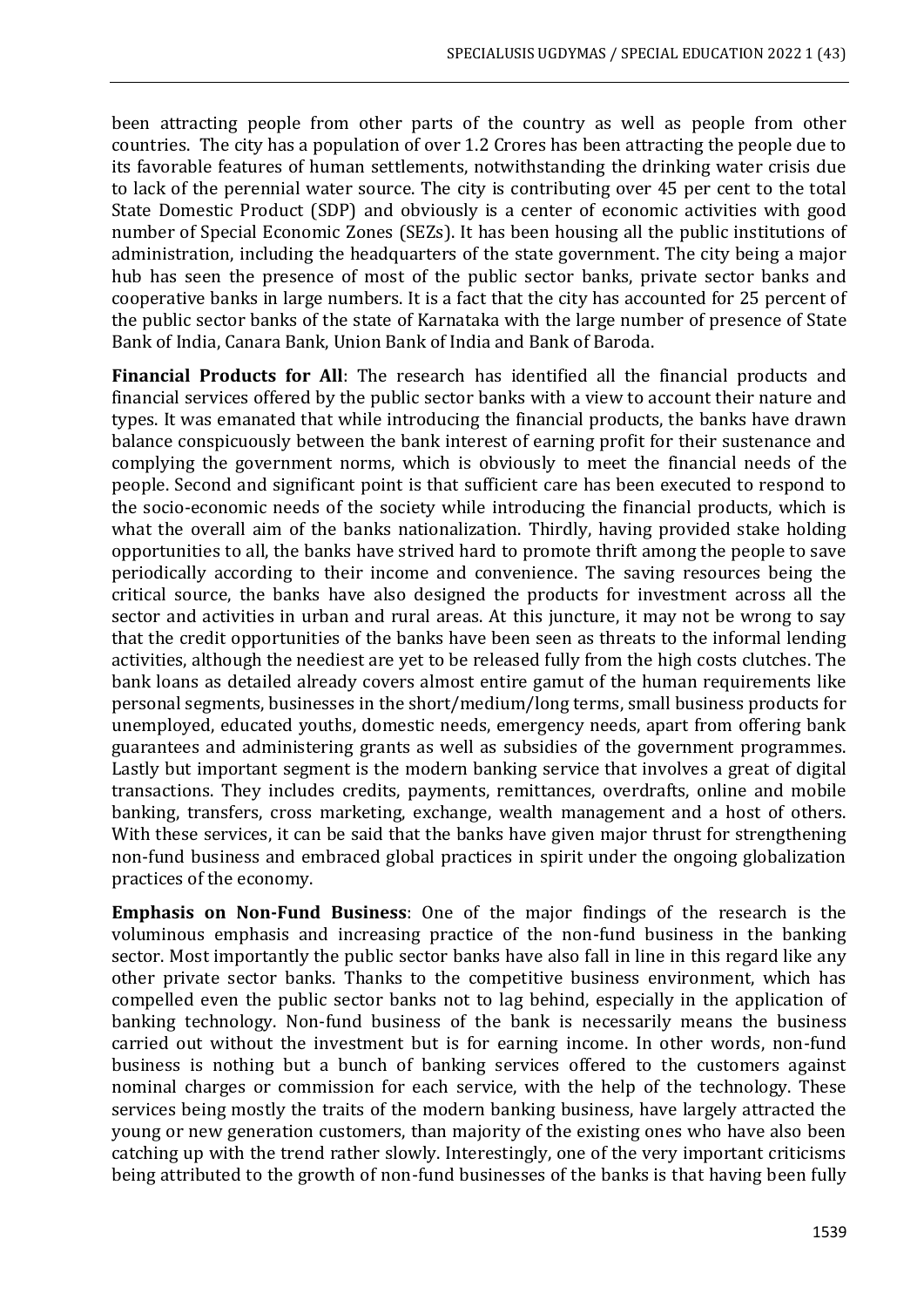protected and assured of the remuneration packages, the non-fund business especially in the public sector banks has dented the banker-customer relationship by further distancing the customers. It is argued commonly that when the incidence of financial exclusion is still visible, the non-fund business has aggravated the situation.

**Public Norms as Guiding Force**: While designing and offering the financial products and services to the general public, the banks and financial institutions have considered a number of factors while adhering to the government expectations and directions. It is evident from the table that all the financial products and services of the public sector banks have been aiming at achieving the social and public welfare. It only means that the financial institutions have joined hands to improve the living standard of the people and the social welfare by facilitating improving income earning activities. Over the years after the nationalization, the commercial organizations have strived hard to draw a balance between the profit of the banks and promotion of the welfare, ever since the imposition of the social responsibility. But for the nationalization, PSBs and other financial institutions would not have cared for the cause of the promotion of the social welfare. It should also be noted that while according priority in fulfilling the government norms, the social needs and people needs have also been fulfilled, as other priority. But to upscale the priority of the people and the social need, innovative products should be introduced by the banking institutions to further interface between them.

**IV. Conclusions & Implications:** Banks have been providing fund based and non-fund based services to the people and customers. They cannot afford to desist themselves from dealing with the financial products and financial services, as they have not only been the lifeline of the banks but also their existence in question if they don't. These products and services are being provided for a definite time period and against the income return. At the same time and importantly, providing or facilitating a bunch of technology linked modern banking services has been the order of the day, as part of the non-fund business. With the two distinctive banking services, the customers have been conspicuously divided into old timers and new generation customers. It goes without saying that the formers mostly happy with the traditional services with deposits and loans and the latter, mostly oriented and equipped with technology supported modern banking services. As a result of the manifold increase in the modern services than the traditional products, the banks and their premises have become decongested or less crowded, which would have resulted in increased work efficiency among the employees and undoubtedly would have brought down the work pressure. However, one of the criticisms attributed to the trend is that the bankers are not showing interest and enthusiasm in marketing their own banking products, largely owing to fixation of accountability upon any possible defaults by the customer. Further, it is also very commonly attributed to the fact of continued rigidity of the bankers, which has left the customers in lurch and pushing them back to high cost informal financial system. This trend has damaged the image of the public sector banks in many ways. The emerging scenario has given rise to losing social face of the banking institutions besides given birth to strained relationship between the bankers and customers, especially resulted in the erosion of retail business. This fact has been corroborated by number of bank employees in the interactive sessions and pointed that the banks may become workforce less institutions, if the same trend continues. It is even argued that fulfilling the core banking functions as well as earning more income and profit through non-fund business would become the challenges in the days to come. One of the serious limitations is the products gap between the people needs in the socio-economic development and the products available, which is undoubtedly conspicuous. This makes a case for designing the new innovative products, which could be marketed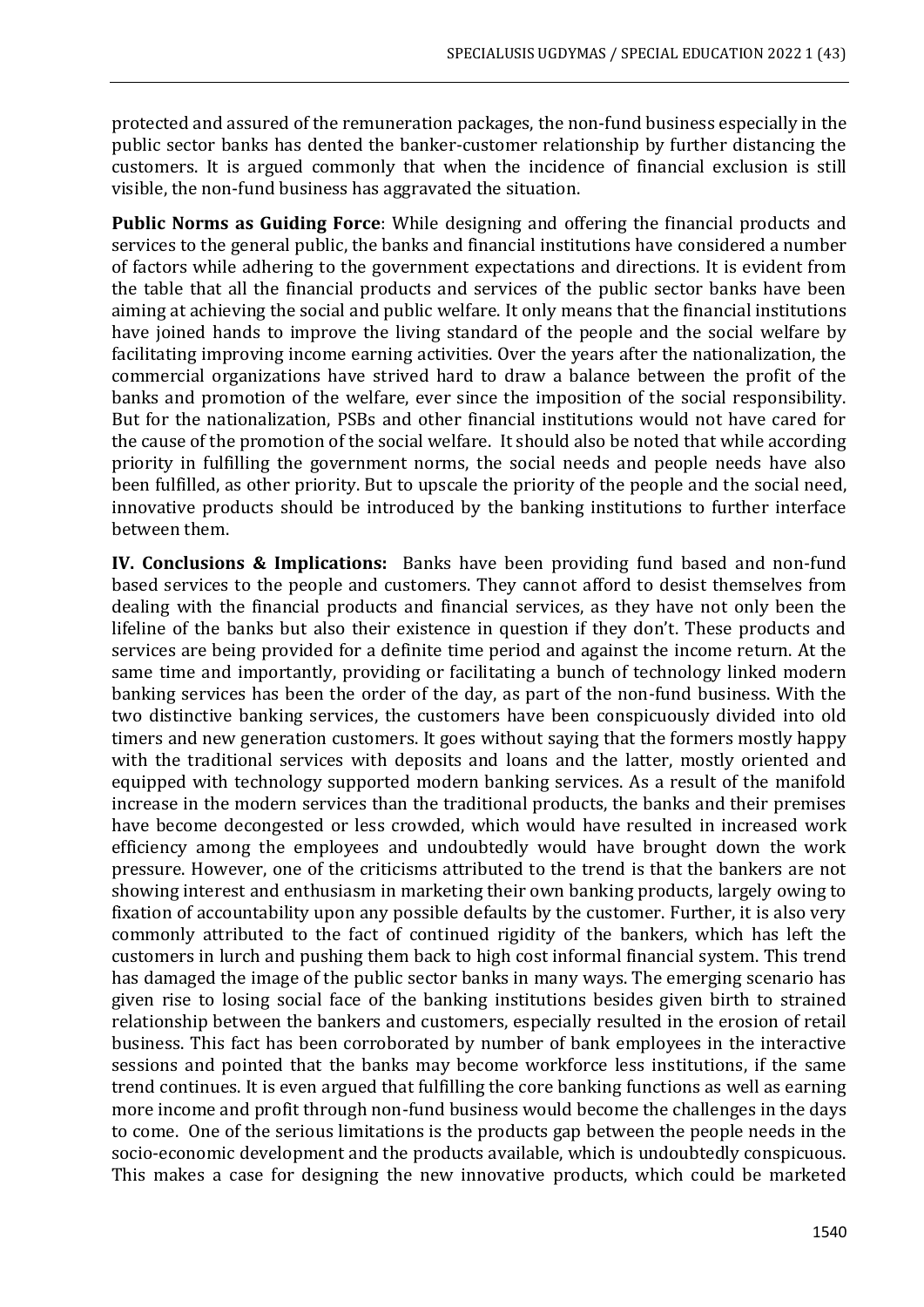through their own networking institutions and also through cross marketing. Besides, the new innovative products would augment the process of financial inclusion, instead of marketing the known products already exist in the structured organizational network. Designing the innovative financial products reinforces the role of the non-banking institutions in development of the society and the country.

The public sector banks and financial institutions should thrust on maximizing the benefits for the people, especially their customers, than distancing themselves and focusing on promotion of non-fund business. Although, banks have exhibited their concern over the people's interest over the years, development of marginalized people oriented products across the financial institutions is yet to be reality. The economies of the scale and the benefits of operation synergy can be the additional benefits to the banks. Therefore, the need of the hour is to design a variety of the people – led or tailor made financial products than the bank oriented ones. Given the security that the public sector banks enjoy in terms of the protection, they need to concentrate on the people – oriented products. Secondly, nonengagement of the Micro Finance Institutions (MFIs) and Self-Help Groups' (SHGs) networks at the branch level to market the banks products has been the setback in itself. The presence of these institutions shall be used to popularize the banking products in the unbanked areas. MFIs and SHGs, apart from being functioning as the business correspondents can also serve as the commission agents to the banks in the marketing services. But what is critically need is the skill development and the necessary training to the MFIs and SHGs. Thirdly and undoubtedly, the banks and financial institutions have been largely engaged in traditional marketing avenues through their employees. It has been noticed during the interaction that the banks and financial institutions have not attempted to market the products in social events, like weekly market, monthly market and social gatherings. Additionally, the banks and financial institutions can market their products on other events, adopting the unbanked areas and educational institutions, this strategy would broadly canvas the marketing and facilitate earning non-fund income. Fourthly, the banks and financial institutions should largely engage themselves in campaigning cum marketing events periodically not only to advertise about their financial products but also their readiness to market the same. Being the public funded financial institutions, these must be carried to the society as a social responsibility activity. The products and schemes availability details needs to be communicated effectively to all the age group. The people at large, whether they use the product or not, the knowledge of the various products must be known by everyone in the society. The separate commission agents shall be appointed for marketing the banking products by the public sector banks and financial institutions on competitive terms on the lines of the other banks. Lastly, as part of the cross marketing strategy, banks and the financial institutions can enter into Memorandum of Understanding (MoU) and agreements largely in the backward and unbanked areas with the help of business correspondents like, micro finance institutions, self-help groups and cooperative credit institutions. Lack of such MoUs and agreements and not taking the MFIs, SHGs and cooperatives is found to be a major setback for the cross marketing business.

## **References**

- 1. Alam, I (2012), New Service Development in India's Business‐to‐Business Financial Services Sector, Journal of Business & Industrial Marketing, Vol. 27 No. 3, pp. 228-241.
- 2. Anu Sharma (2021), Modern Banking Services in India. Available at SSRN: https://ssrn.com/abstract=3857622 or http://dx.doi.org/10.2139/ssrn.385762 2